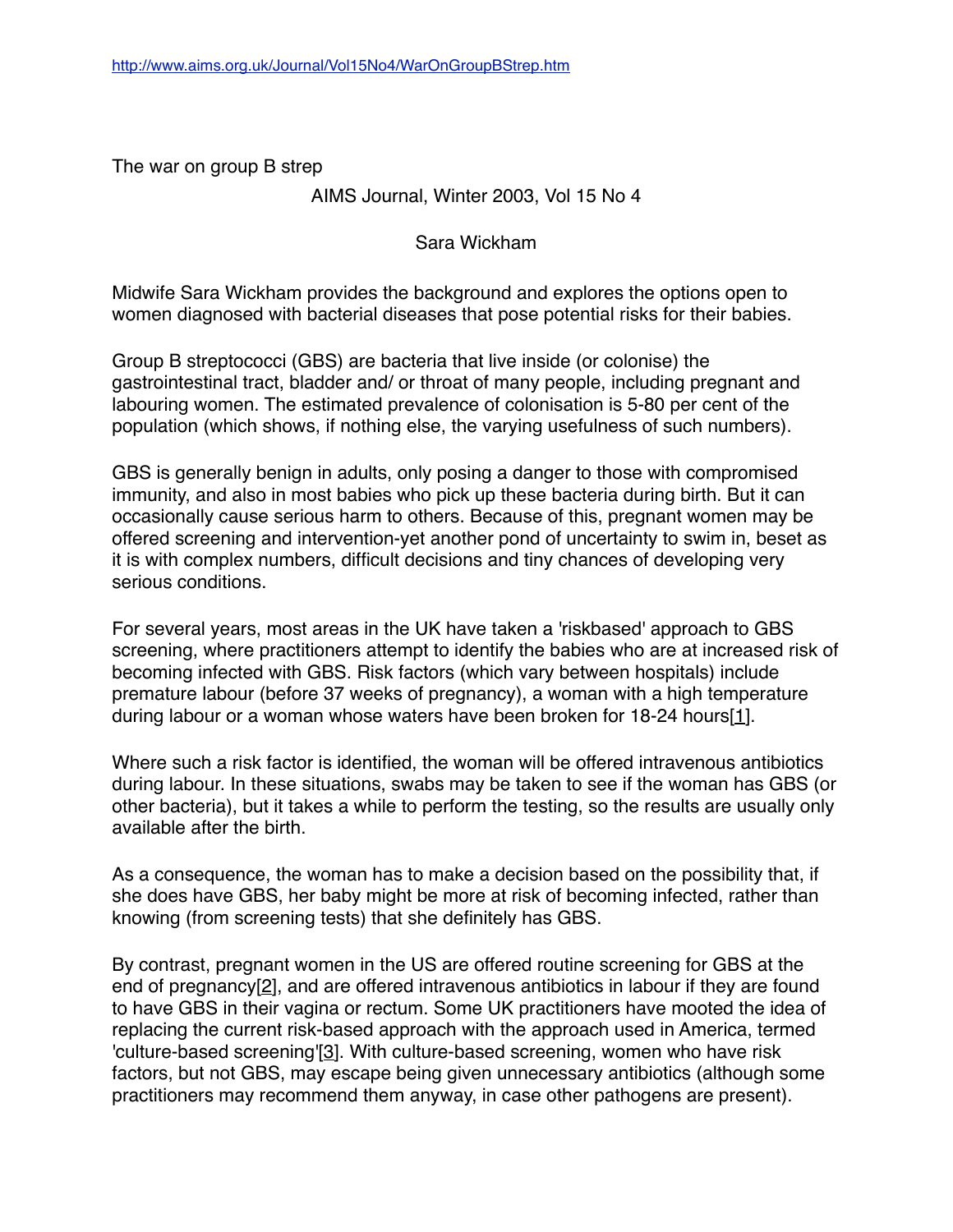However, hospitals will offer antibiotics to all of the 10-30 per cent of women who have a vagina and/or rectum colonised with GBS[4], even though only a tiny proportion of these babies will be affected with GBS disease[5,6].

GBS disease comes in two forms: early onset and late onset.

Early-onset GBS disease occurs within the first week of life; three-quarters of the babies who develop GBS disease will do so at this time. Problems usually become apparent within a few hours of birth, and can include generalised infection (sepsis), pneumonia or meningitis.

GBS disease is termed 'late onset' when it occurs between a week and a few months of age. Not all cases of late-onset GBS are due to the baby's mother transmitting GBS during birth; some will occur from other (but usually unknown) sources. The impact of late-onset disease is usually less severe.

Babies found to have GBS disease are treated with antibiotics and given whatever other support they need in hospital special care units.

There are large discrepancies among the findings of different research studies as far as the outcomes of babies who contract GBS are concerned. It is probably fair to say that, currently, researchers are more concerned with how to prevent GBS disease than what the prognosis is for the infants who do contract the disease. In 2002, researchers[7] published an analysis of two years' worth of data from births in the North of England looking at a number of aspects of GBS. They found that:

- The prevalence of early-onset GBS sepsis was 0.57 per 1000 live births. Put another way, one in every 1754 women had a baby with GBS disease.
- Premature babies accounted for 38 per cent of all cases of GBS disease, and 83 per cent of all deaths from GBS disease during the time of the study.
- Of the 39 (out of 62,786) babies who developed GBS disease, three were stillborn and six died soon after birth. Five of the six babies who died were born prematurely (before 36 weeks of pregnancy).
- Four of the mothers of the babies who contracted GBS disease had been given antibiotics in labour.

We can then say that, in this study, around one in four babies who were known to have GBS died as a result. In reality, the mortality (death) rate from GBS may be lower than this, as some babies may have had GBS disease and recovered without it having been diagnosed. Indeed, the US Centers for Disease Control quote a mortality rate during the 1990s of 4 per cent[3]. It is difficult to know which of these figures is the more accurate; the real figure may be somewhere between the two and, as with many things, will be partly dependent on local expertise and available technology.

Another interesting finding of the GBS study in the North of England was that, had they used riskbased screening, they would have identified 78 per cent of the babies who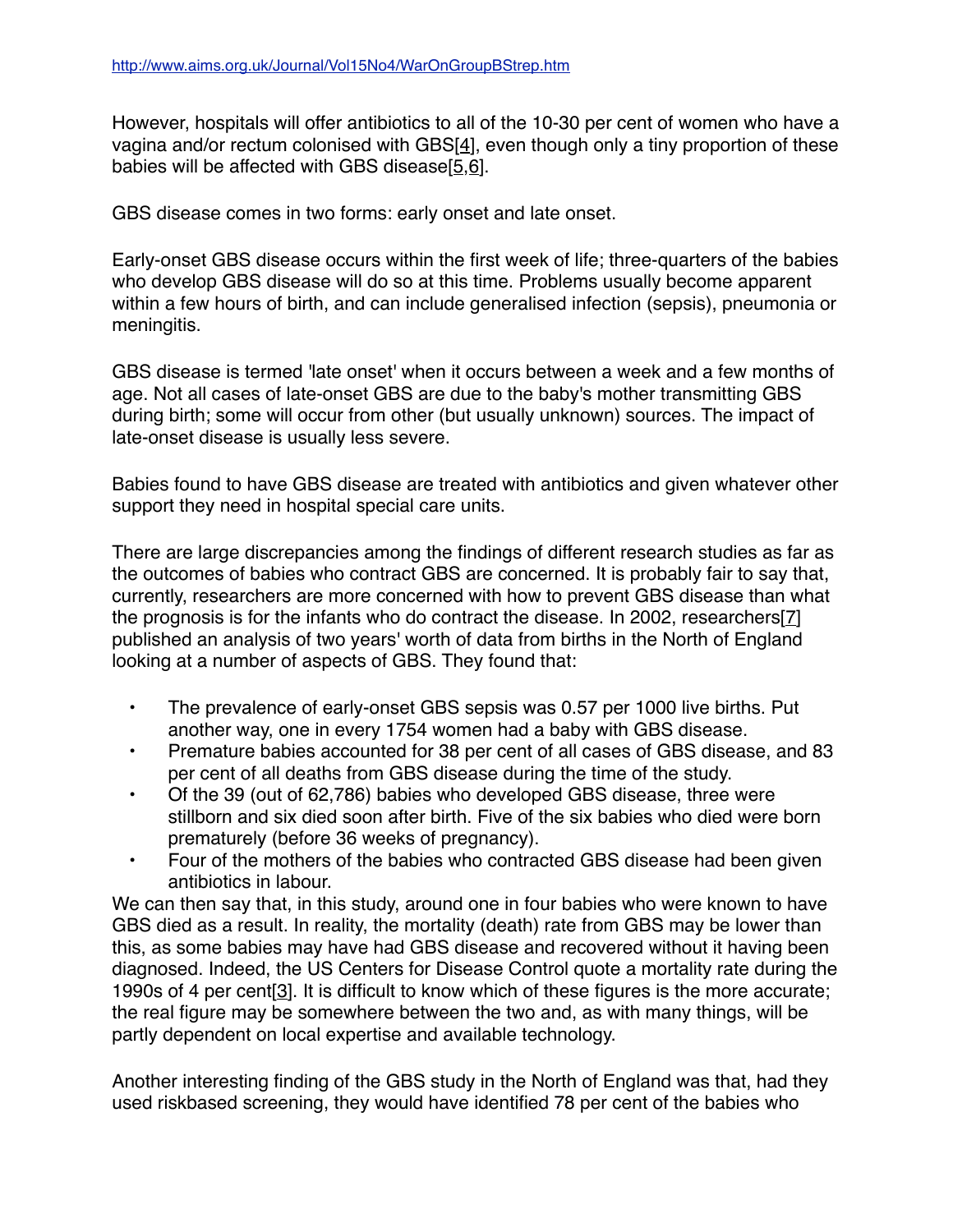developed GBS disease. (But that means they would still have missed 22 per cent, which is one reason that some people are calling for culture-based screening). However, it was calculated that the administration of antibiotics according to the results of risk-based screening would have meant that 16 per cent of all women in labour were taking antibiotics - 16 per cent of 62,786 equates to 10,046 women - in an attempt to prevent the deaths of nine babies. (And let's not forget that four of the mothers of the babies who had GBS disease had taken antibiotics).

In other words, 1116 of the women who have risk factors in this study would have needed to take antibiotics in labour to prevent one baby dying from GBS - but nevertheless without a solid guarantee that this hypothetical baby would be saved.

As already mentioned, culture-based screening would identify the 10-30 per cent of pregnant women whose vagina and/or rectum was colonised with GBS[4]. The screening test involves taking swabs from the inner walls of a woman's vagina and rectum - not a particularly pleasant procedure, but not as invasive as some. Yet, only one or two in every thousand of the women who have a positive result if we screen this way will have a baby who ends up with GBS disease $[5,6]$ . Even when we take the most conservative estimate (assuming two women in a thousand with GBS have a baby with GBS disease, and using a mortality rate of 25 per cent), this would mean that 2000 women who tested positive for GBS would need antibiotics in labour to prevent the death of one infant.

There are a number of other factors that women may want to take into account here. According to the CDC[3], your baby is at highest risk of contracting GBS disease if you test positive and also have any of the following conditions:

- previous baby with GBS disease
- urinary tract infection due to GBS
- fever during labour
- rupture of membranes 18 hours or more before delivery
- labour or rupture of membranes before 37 weeks.

It may be that, while policymakers are debating which of the two approaches to use, women might be better served by research looking at the outcomes where the two are combined. Even this means that many more women would have antibiotics than needed them, but at least this would be slightly more specific for the women who might be at risk and who would prefer to take antibiotics.

Perhaps we could also see whether there are other factors that could help us be even more specific about who is at risk. While this might not be deemed cost- effective on a population basis, it may be more helpful for the women who wish to avoid unnecessary intervention.

There are, inevitably, a number of reasons why women may not want antibiotics in labour unless they are truly necessary. Apart from the possible side-effects, and the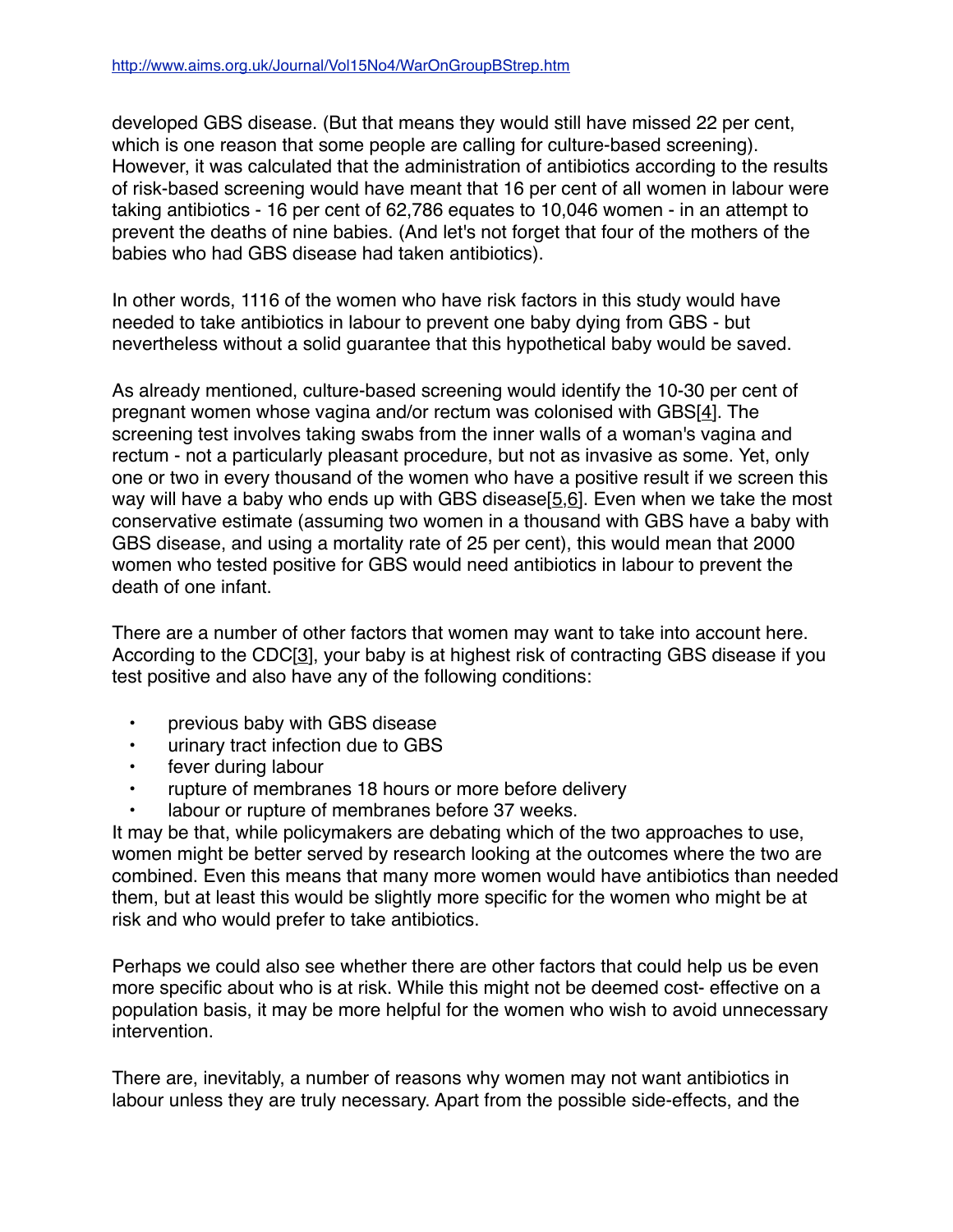discomfort of having movement hindered by an intravenous cannula in labour, there are more serious ramifications of policies advocating mass antibiotic cover. While penicillin8 and ampicillin[9] are currently effective for treating GBS disease in babies, ever since antibiotics have been used to treat large numbers of women whose babies were deemed at risk of GBS disease (whether on a risk-based or culture-based policy), the rate of Escherichia coli infections in premature babies has more than doubled. Around 85 per cent of the E. coli infections in one study were resistant to the drugs prescribed to treat GBS[10].

There is a huge debate over antibiotic-resistant bacteria in general, and these policies involve giving antibiotics to a lot of women, which may have ramifications for the population as a whole. It has also been suggested that giving antibiotics while babies are still in their mother's uterus might delay the baby's gut being colonised with normal, "good" bacteria while allowing dangerous penicillin-resistant bacteria to become established there instead[11].

There is also a need to find out whether giving antibiotics actually makes a significant difference to the outcome. The assumption that this is the case has long been just that $i<sup>a</sup>$ an assumption. Cochrane reviewers $[12]$  who looked at the trials comparing women who had been given antibiotics with women who had not received antibiotics found that, although antibiotics reduced the incidence of GBS infection in babies, there was no significant difference in the numbers of babies who died. They found the few trials that had looked at this area to be of poor quality, and called for further research - something which surely needs to be done before even more women receive unnecessary drugs in labour.

Having said that, there is plenty of research to support the fact that midwifery and medical interventions in labour, such as vaginal examination, can increase rates of infection[13, 14, 15, 16, 17] yet there is no evidence to suggest that hospitals are making attempts to limit these interventions. Added to the suggestion from an American review of laboratory procedures<sup>[18]</sup> that these may not always be effective at detecting GBS in cultures, the decision can become fraught for some women.

Women looking for information about GBS on the Internet are likely to come across some of the most emotive websites in existence. Some are named for babies who died from GBS disease or who continue to suffer from the effects. While I have enormous sympathy for these families, this is only one side of the picture. The other, I hope, can be seen by looking at some of the numbers in this article. The promotion of GBS screening is likely to increase over the next few years, yet the available data show that there is no simple answer to this issue - and no way of screening for GBS in babies that doesn't lead to thousands of women having antibiotics they most likely don't need.

It is appealing to want to reduce the rate of GBS infection; it is the most common cause of infectious disease in babies, and it can be fatal. Yet, as with the cases of rhesus disease and haemorrhagic disease, we are often using sledgehammers to crack nuts,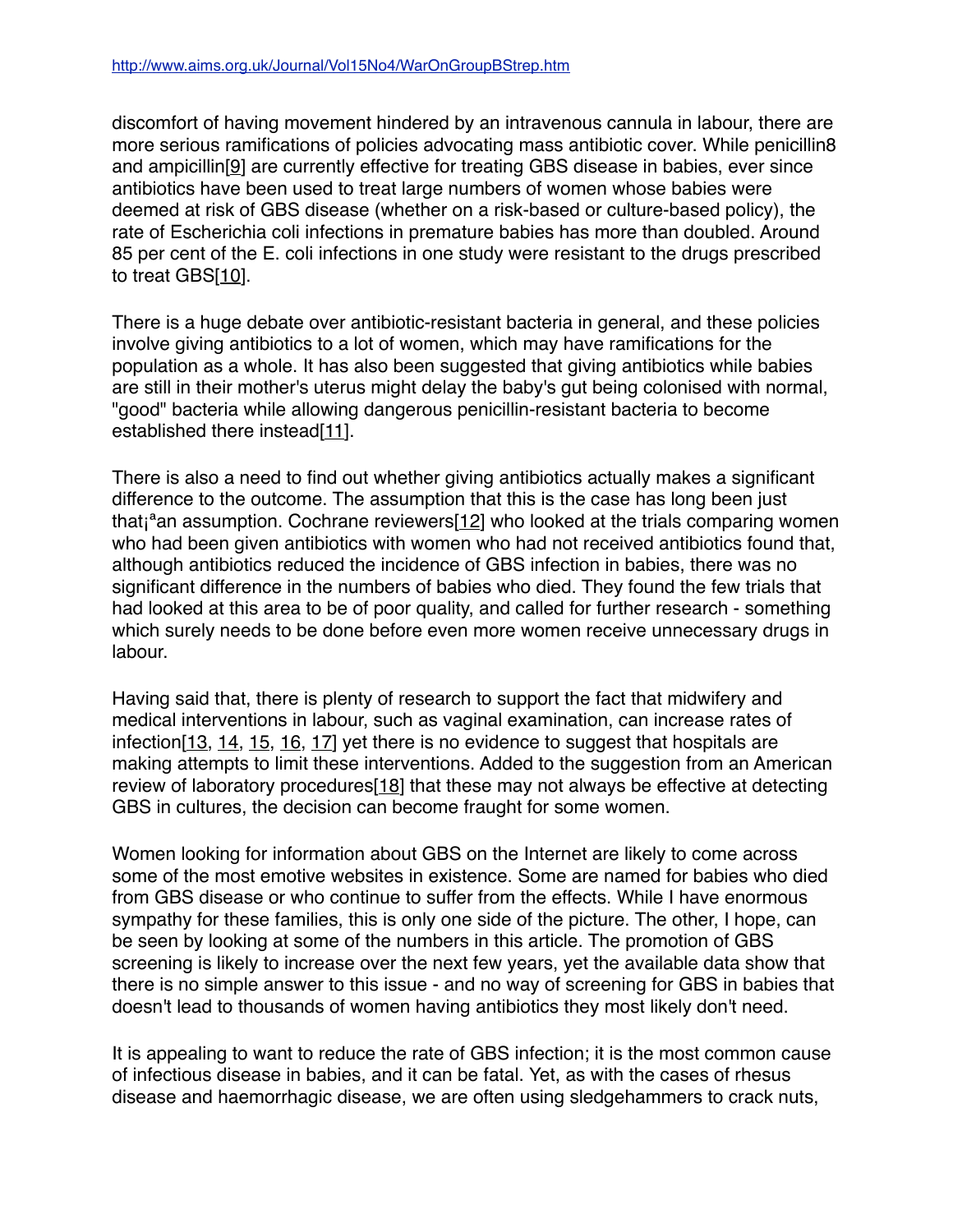potentially at the expense of our future health. Antibiotics have been a marvellous and lifesaving discovery. When used appropriately, they are truly useful to humanity.

Nevertheless, we are already suffering some of the consequences of our overuse of antibiotics, which is surely something we need to temper. GBS is increasingly seen as a publichealth issue. However, any position taken on GBS (as well as many other birth interventions) really depends on two things: it depends on whether you are happy to be gathered together with all of the other Ms General Publics and told what is best for your health (and that of your children); or whether you want to make the choices that suit you as an individual. And, perhaps even more important, it depends on how you define health, on whether you are happy to accept the potential costs of medical technology, and how comfortable you are with the very unfashionable idea that nothing in life is certain.

## References

- 1. Boyer KM, Gotoff SP. Strategies for chemoprophylaxis of GBS earlyonset infections. Antibiotic Chemother, 1985; 35: 267-80
- 2. Schrag SJ et al. A population-based comparison of strategies to prevent earlyonset group B streptococcal disease in neo-nates. N Engl J Med, 2002; 347 (4): 233-9
- 3. Schrag S et al. Prevention of Perinatal Group B Streptococcal Disease. Revised Guidelines From CDC. 16 August 2002/51 (RR11): 1-22
- 4. Regan JA et al. Vaginal infections and prematurity study group. The epidemiology of group B streptococcal colonization in pregnancy. Obstet Gynecol, 1991; 77: 604-10
- 5. Gilbert GL, Garland SM. Perinatal group B streptococcal infections. Med J Aust, 1983; 1: 566-71
- 6. Isaacs D, Royle JA. Intrapartum antibiotics and early-onset neonatal sepsis caused by group B streptococcus and by other organisms in Australia. Pediatr Infect Dis J, 1999; 18: 524-8
- 7. Oddie S, Embleton ND. Risk factors for early-onset neonatal group B streptococcal sepsis: case-control study. BMJ, 2002; 325: 308
- 8. Garland SM, Fliegner JR. Group B streptococcus (GBS) and neonatal infections: the case for intrapartum chemoprophylaxis. Aust NZ J Obstet Gynaecol, 1991; 31: 119-22
- 9. Boyer KM, Gotoff SP, Prevention of early-onset neonatal group B streptococcal disease with selective intrapartum chemoprophylaxis. N Engl J Med, 1986; 314: 1665-9
- 10. Stoll BJ et al. Changes in pathogens causing early-onset sepsis in very-lowbirthweight infants. N Engl J Med, 2002; 347: 240-7
- 11. Gilbert GL. Preventing perinatal group B streptococcal infection: the jury is still out (editorial). Med J Aust, 2002; 178: 199-200
- 12. Smaill F. Intrapartum antibiotics for group B streptococcal colonisation (Cochrane review). The Cochrane Library, Issue 4, 2003